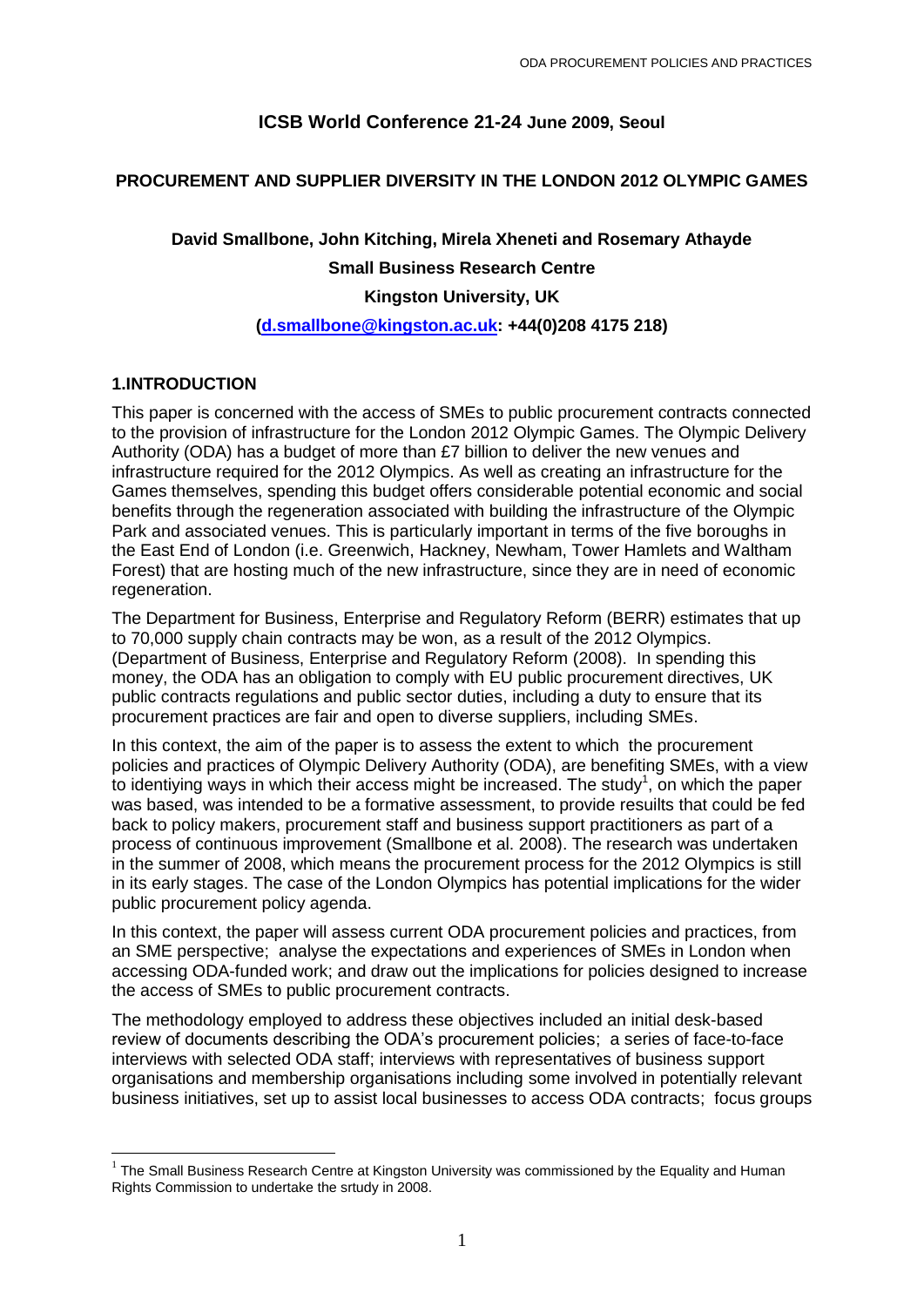and face to face interviews ith small business owners. The data gathered relates to the period up to October 2008.

The rest of the paper is divided into four sections. The next section summarises selected previous research with respect to public procurement and SMEs. The third section analyses the procurement policies and practices of the ODA; the fourth presents the findings with respect to the expectations and experiences of SMEs and business intermediaries with respect to ODA procurement; and the final section presents the main conclusions and policy recommendations.

## **2. PREVIOUS RESEARCH EVIDENCE**

Access to public procurement contracts is a potential business opportunity for firms of all sizes, although previous research has identified a variety of barriers to SMEs in accessing such opportunities in practice (Bates, 2001; Boston, 1999; Ram et al, 2002; Michaelis et al. 2003; Shah and Ram, 2003; BVCA/FM/FSB/CBI, 2008). Some of these barriers are related to the capability and capacity of small firms to supply, whilst others focus on the policies and practices used by purchasing organisations. In this regard, previous research has referred to the bureaucracy of the procurement process, which can act as a particular barrier for small and micro firms, where internal management resources are typically limited and management approaches are informal (Ram and Smallbone, 2003).

There is also a pre-qualification process for firms to navigate before they are included in tender lists. This usually involves completing questionnaires, including financial data and information about policies on equal opportunities and health and safety, as well as the firm's relevant experience and references. Unlike larger enterprises, small firms are unlikely to be able to allocate dedicated staff resources to the tendering process, which means that the latter has to compete for the time of busy managers with other management functions. It has been suggested that small firms often experience difficulties obtaining information about supply opportunities and how to bid for contracts (Better Regulation Task Force and Small Business Council, 2003; Ram and Smallbone, 2003). The introduction of the [www.supply2gov.uk](http://www.supply2gov.uk/) website constituted an attempt to improve information flows, although not all public bodies systematically use it to advertise lower value contracts (usually <£100,000) (Smallbone et al, 2007). The use of open days, supplier briefings and help desks have been welcomed as a positive development for SMEs (Smith and Hobbs, 2002), particularly when combined with a systematic attempt to monitor the changing pattern of supply.

Research has also drawn attention to the constraints, which public bodies seeking to diversify their supply base, have to deal with (Ram and Smallbone, 2003). Procurement officers in public bodies operate within constraints imposed by public tendering procedures, particularly where this involves suppliers possessing formal certification, with respect to issues such as quality assurance and health and safety. The scope to give preference to targeted groups of potential suppliers by public bodies in the UK is limited by national and EU Competition Policy rules, which are based on the principles of non-discrimination, equality of opportunity, transparency and competition. The purpose is to open up the public procurement market to ensure the free movement of goods and services within the EU. As a consequence, the criteria for shortlisting candidates are restricted to: technical capability; financial capacity to deliver the contract; adherence to statutory requirements; and relevant insurances. Indeed, the Treaty of Rome and other EU directives make the use of place of residence and location of bidders illegal when public bodies award a contract.

EU Competition Policy rules set out detailed procedures for advertising and awarding contracts of certain values. Essentially, tenders above the EU thresholds must be advertised in the Official Journal of the European Union (OJEU), which currently means tenders above £139,893 for goods and services, and above £3,497,313 for works. EU law establishes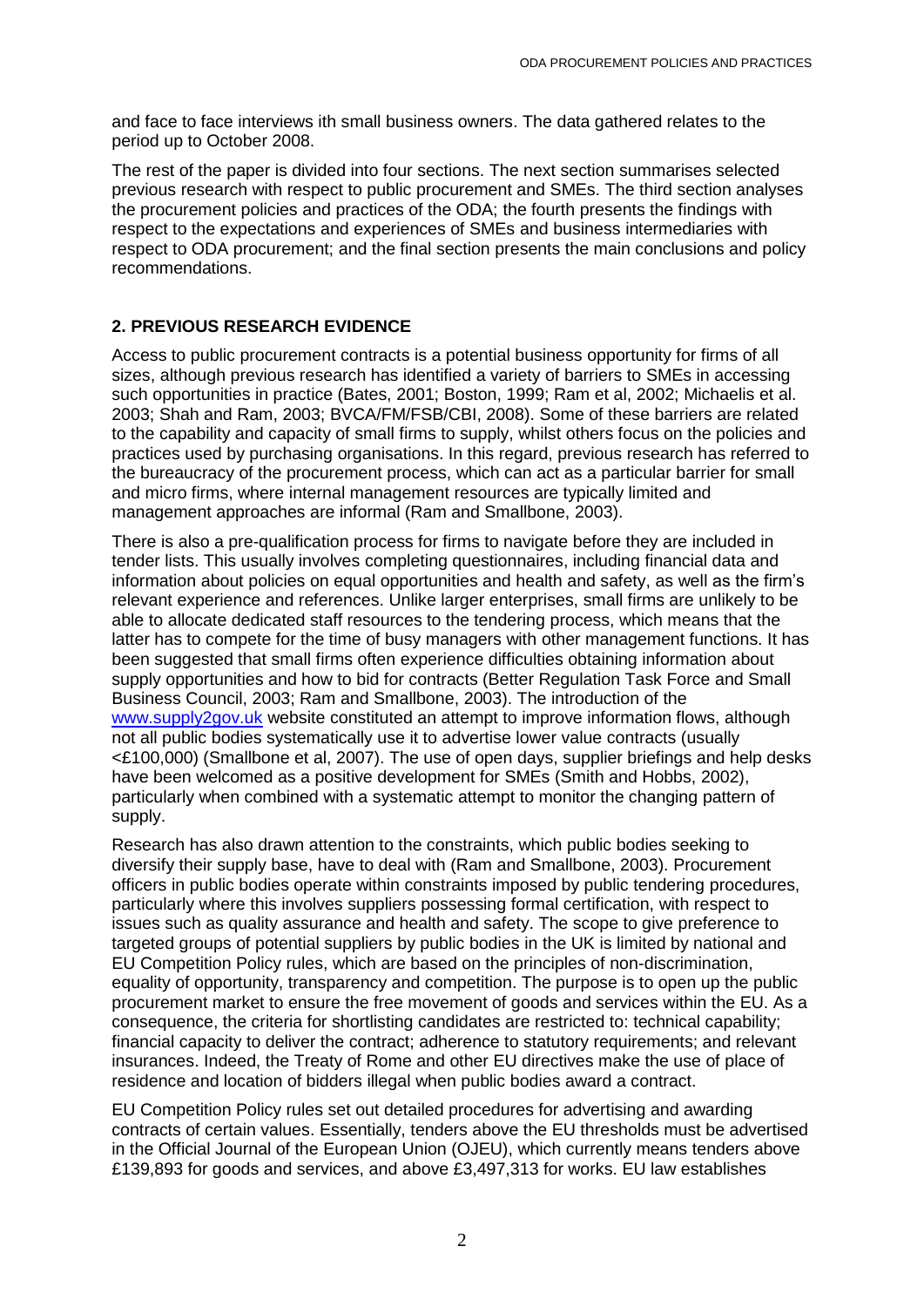rules, which promote transparent and non-discriminatory practices in the procurement process. They also set minimum time periods to allow suppliers to respond to advertisements and prepare submissions (Olympic Delivery Authority, 2008).

From an economic development perspective, the size of procurement budgets of public bodies means that even a modest increase in their spending with small firms can have a significant impact. Progress with public sector procurement in the UK has included two national pilot schemes: one in the West Midlands; and the other in the London Borough of Haringey. This reflects recognition on the part of UK central Government that public procurement is a potentially important policy lever for economic development. The wider procurement agenda is also reflected in the work of the Glover Review, which investigated the barriers that small firms face in winning public sector contracts (Glover 2008).

# **3. PROCUREMENT POLICIES AND PRACTICES OF THE OLYMPIC DELIVERY AUTHORITY (ODA)**

## **The ODA**

The ODA is an Executive Non-Departmental Public Body, accountable to the Secretary of State for Culture, Media and Sport. The ODA's mission is

*'to deliver venues, facilities, infrastructure and transport on time for the London 2012 Olympic and Paralympic Games that is fit for purpose and in a way that maximises the delivery of a sustainable legacy within the available budget'*. (Olympic Delivery Authority, 2007: 24)

Its primary objectives are value for money, fitness for purpose and sustainable development. Seven priority themes underpin the ODA's mission and objectives: cost, on time, safe and secure, environment, quality and functionality, equalities and inclusion and legacy (Olympic Delivery Authority, 2007: 24).

The ODA's procurement activity covers three elements:

- Works the commissioning and construction of venues and supporting infrastructure
- Services to plan, guide, design, commission, build, operate and service Olympic facilities as well as to convert legacy venues after the Games
- Goods and commodities.

The ODA has three main procurement teams: Programmes Procurement; Project Procurement; and Corporate Procurement. The Programmes team provides guidance, assurance and standard documentation for procurement across the organisation. The Project team is responsible for procuring works relevant to the construction of venues and infrastructure required to stage the London 2012 Olympic and Paralympic Games. In practice, they provide procurement leaders who sit within project procurement teams to ensure that the procurement policy and procedure is followed accordingly. This involves the use of standard documentation, although some tender documents are bespoke to individual projects. The role of project team members is to deal with the project specific content of procurement that is, the technical specification. The Corporate team is responsible for procuring the goods and services required by ODA itself. All procurement team members are 'procurement trained' and professionally qualified, with a mix of public and private sector experience.

### **ODA Procurement Practices**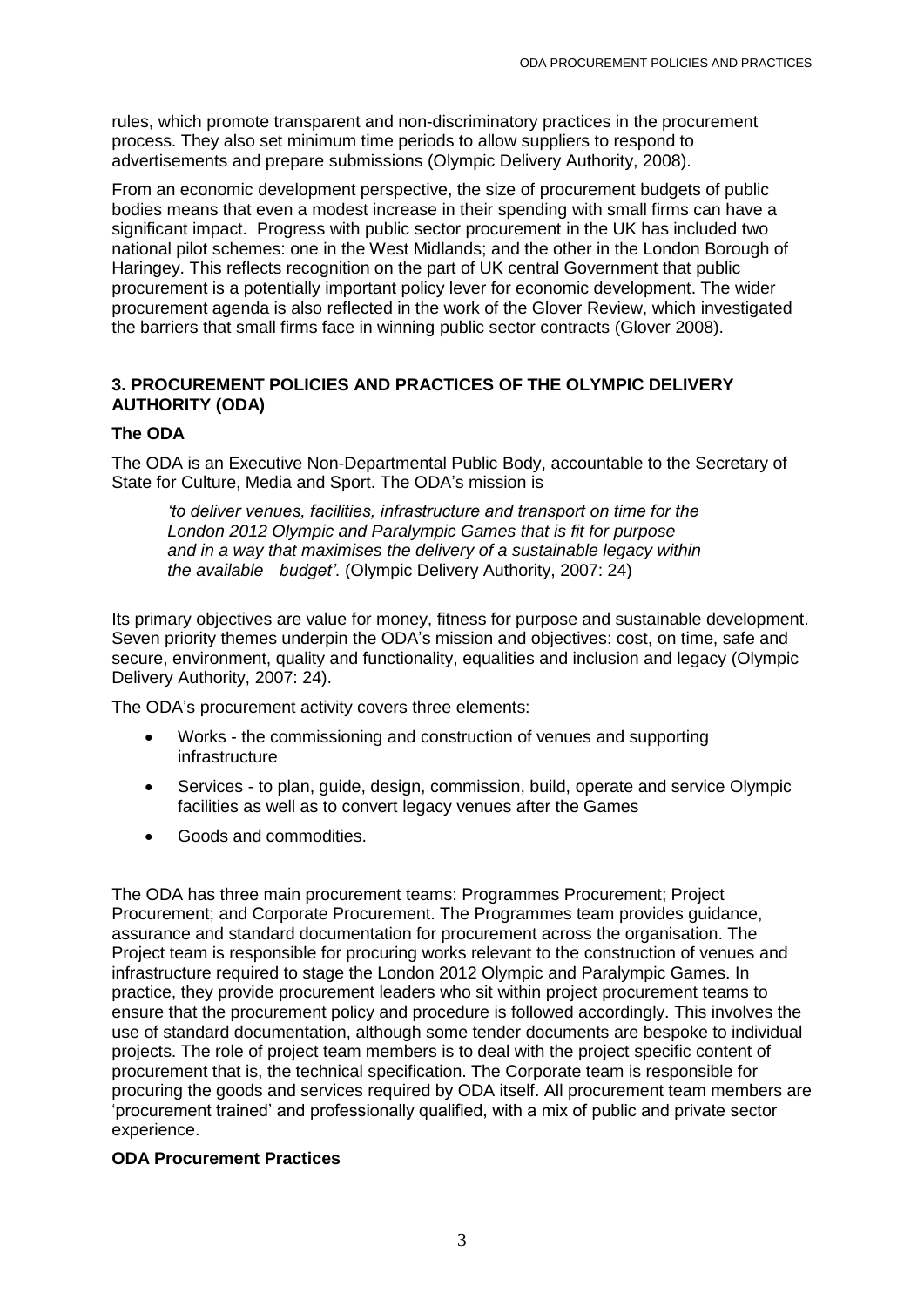The ODA procures works, services and goods through a multi-tiered supply chain, which means that only first tier contractors contract directly with the ODA. First tier contractors contract with tier two, tier two contract with tier three, and so on. Therefore, the ODA is only directly responsible for procurement from first tier suppliers, and these tend to be for the very large contracts. Whilst the ODA seeks to influence contracts issued below first tier level, in most cases it cannot control them. At the same time, the ODA can veto works contracts and suppliers bidding for a tier two contract worth more than £50,000, such as where prospective suppliers are considered not to be financially sound. However, as of September 2008, ODA procurement staff reported no instances of the veto being exercised. Contracts below first tier level are typically between private companies and are not subject to public duty regulations, including those of the EU. It is possible therefore, for a private contractor to specify a preference for a local firm, for example, as part of a tender specification.

The pre-qualification documentation required by the ÒDA distinguishes between contracts above the Official Journal of the European Union (OJEU) threshold – where first tier contractors are required to have quality assurance certification (for example, ISO accredited) – and those below the OJEU threshold – where a formal quality assurance policy is required but not necessarily certificated. Pre-qualification questionnaires (PQQs) are used to shortlist bidders by assessing their statutory compliance, capability and capacity, as well as alignment to ODA policies and procedures. Firms responding to contract opportunities are required to supply copies of their policies, procedures and insurance certificates. Invitations to tender (ITT) for particular contracts, on the other hand, require a more detailed response to specific tender documents.

It is ODA policy to offer firms at the tier one level that are unsuccessful at the PQQ stage an opportunity to receive verbal feedback and to offer unsuccessful bidders at the ITT stage a face-to-face debriefing. As providing feedback to tenderers is considered good practice, they expect contractors to do the same. However, the ODA cannot compel contractors at tier two and below to provide feedback to unsuccessful bidders lower down the supply chain, where most opportunities for SMEs lie.

A balanced scorecard sets out the technical and commercial criteria, firstly for potential suppliers to qualify to enter the procurement process (pre-qualification stage); and secondly, for assessing competing bids, following tendering. The balanced scorecard is a template the content of which is fixed at both the PQQ and ITT stages. The ODA also require first tier contractors to use the balanced scorecard approach when choosing suppliers lower down the supply chain. However, whilst it is the intention that the ODA's policies and procurement practices cascade down through the supply chain, beyond the first tier level, the ODA can only encourage use of the balanced scorecard.

### **Reported Opportunities for SMEs**

Most ODA contracts are, and will continue to be, let to large companies due to the scale of the projects. However, ODA policy encourages contractors to offer full opportunities to subcontractors, not disadvantaging SMEs. ODA staff report that procurement opportunities for SMEs in construction will be mainly at tier three level and below. Small firm subcontractors typically offer specialised products or services as niche suppliers further down the supply chain.

According to ODA staff, supply opportunities for smaller firms will increase in the next 18 months to two years (from July 2008) with many perhaps not arising until late 2009 or early 2010, as supply chains are mobilised for all aspects of the infrastructure. Currently, most opportunities are for first and second tier contractors and are therefore, of high value and out of reach of SMEs. As time progresses, fewer opportunities will come from the ODA or from the public sector more broadly. Most will come from the ODA's supply chain and will therefore, be private sector procurements. First tier contracts are currently being allocated and it will take time for contract opportunities to cascade through the tiers.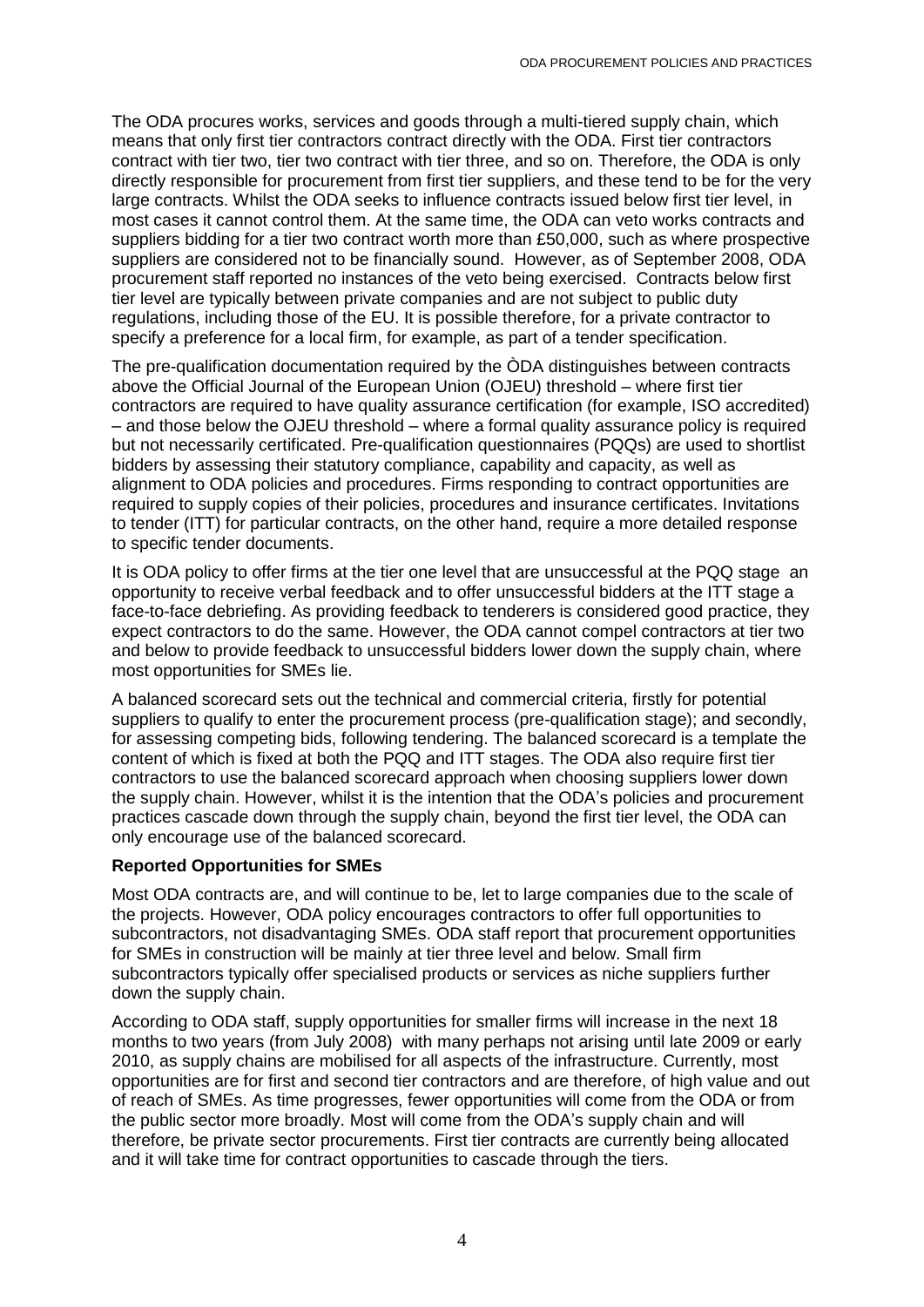## **ODA Corporate Procurement**

There appear to be more opportunities for small firms to access ODA corporate procurement contracts, than for construction contracts*.* Corporate procurement constitutes approximately £1/2bn of the ODA's overall budget. Corporate procurement consists of the supply requirements of the ODA itself, including IT and professional services, maintenance, catering, stationery, transport, logistics, cleaning, printing and security services. The Head of Corporate Procurement reported 135 corporate procurements by July 2008, ranging from contracts of £5,000 or less, up to approximately £25m. Since about half of these contracts were reported to be below £25,000, there appear to be good opportunities for SMEs. Examples of small contractors mentioned by ODA respondents included a specialist assessor of equalities and inclusion practices and a consultant specialising in environmental sustainability assessments. Tenders for certain types of services (for example, catering, taxi and chauffeur services) may specify that contractors need to be local (for example, to be within a 20 mile radius), thereby presenting opportunities for local businesses. Although expenditure on corporate procurement is much smaller than on construction, it is likely to be maintained over the life of the ODA, whereas construction contracts will tail off after 6-9 months.

## **Challenges facing the ODA in achieving Supplier Diversity**

One of the main challenges facing the ODA with regards to procurement is to balance the competing responsibilities placed upon it. ODA's procurement policies and practices have to comply with public duties with respect to issues such as equality, but they must also comply with EU procurement directives and UK public sector contract regulations with respect to price and quality, as well as ensuring that all infrastructure work is completed on schedule. Senior ODA staff stressed the constraints of operating in a public sector procurement environment. There is a need for decisions to be justifiable and auditable, based on objective assessment, with a requirement that unsuccessful bidders are de-briefed. Value for money and the ability to meet delivery deadlines were reported as key criteria.

ODA staff report they have no scope to positively discriminate in favour of, or to prioritise, businesses owned by members of particular groups or located in particular areas. Instead, the approach is to seek to ensure that all businesses have an equal opportunity to bid for ODA contracts. More scope exists for incorporating contract requirements that may favour local firms for example, with contracts below the OJEU threshold, such as taxi or limousine services.

From an ODA perspective, finding firms 'fit to supply' is itself a barrier to implementing supplier diversity. ODA procurement staff referred to many small firms lacking the required supporting documentation for example, with respect to health and safety, quality assurance and equality policies. Also relevant are the effects of size per se, since businesses cannot tender for public sector contracts whose value is greater than 25 per cent of their annual turnover, without a Performance Bond or similar guarantee. The reason for this is to prevent a business from becoming too reliant on any single client and therefore suffering as a consequence of a contract coming to an end. It also ensures that clients are not overexposed to financial failure.<sup>2</sup>

### **The CompeteFor Website**

The main mechanism for SMEs finding out about Olympic Games contracts is the CompeteFor website. The portal, launched in January 2008, is a pre-procurement brokerage tool enabling purchasers to advertise contract opportunities, for suppliers to express an interest in those opportunities, and to match the two.<sup>3</sup> The operation of CompeteFor is one of the important influences on whether procurement for the Olympic Games is benefiting either SMEs in general, or specific sub-groups.

London business owners may find out about CompeteFor through their own networks or through dissemination events run by London Business Network and the ODA.<sup>4</sup> The ODA,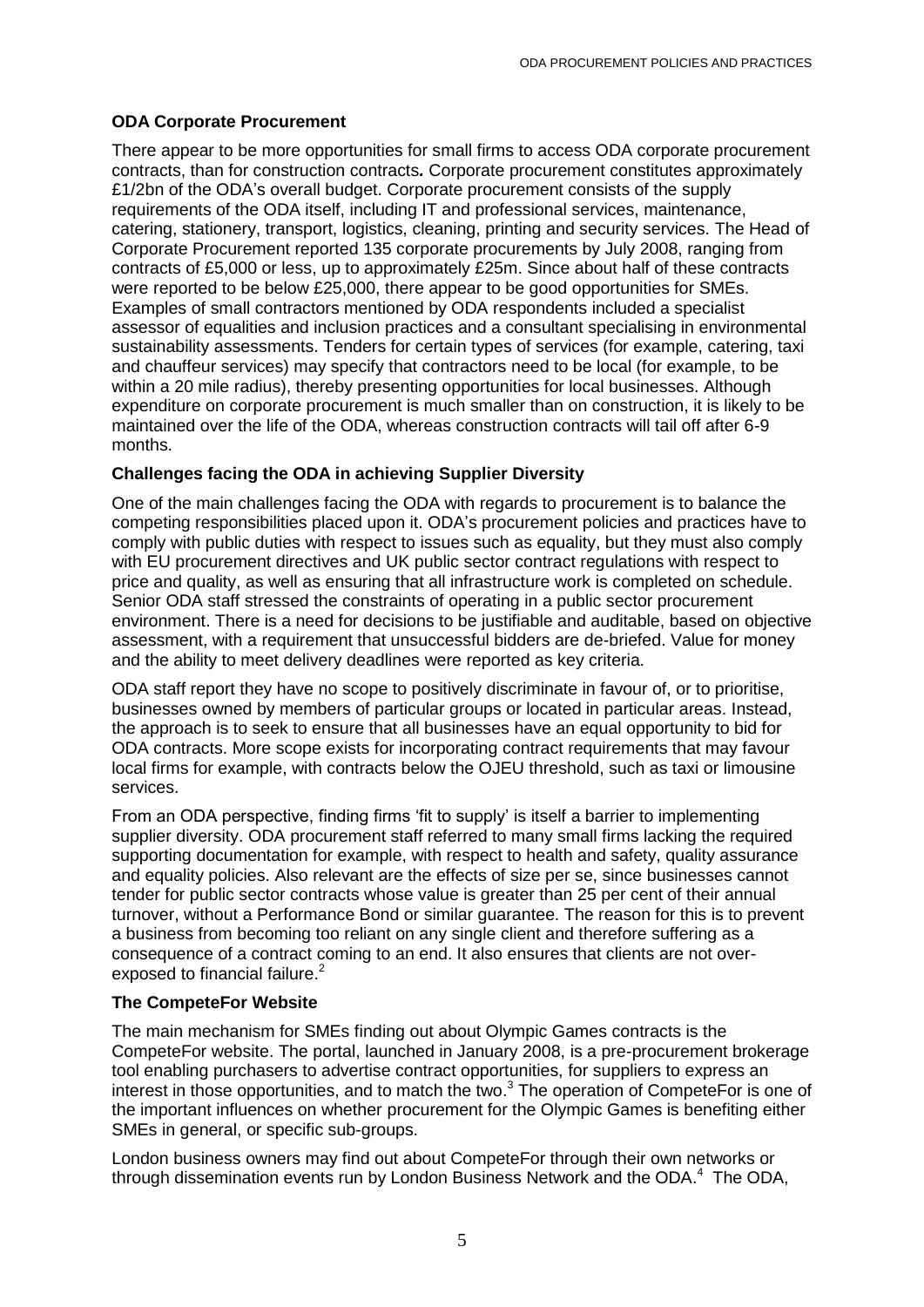along with other organisations, have actively sought to engage with business networks through events to disseminate information and to encourage take-up of CompeteFor. ODA procurement staff emphasised national as well as local obligations with regards to dissemination and outreach activities, since all English Regional Development Authorities (RDAs) and devolved administrations contribute to the funding of CompeteFor. These bodies expect to be included in the ODA's programme of dissemination workshops and 'meet the buyer' events. The ODA employ a Business Outreach Manager whose role includes informing SMEs about CompeteFor and its procedures.

For SMEs to benefit from using CompeteFor, and put themselves in a position to pursue advertised contract opportunities, there are a number of steps to take (Figure 1). First, businesses must register on the portal by providing basic business information such as business name, address and contact details. Registered businesses can view advertised contract opportunities and can express an interest in them without having completed and published their business profile, but they will not be automatically matched to opportunities, receive email alerts or referred to Business Link for support.

Second, businesses complete a business profile; these are described as published organisations. This step requires business owners to submit detailed information on business activities, sales and employment and to meet the business readiness criteria (having health and safety, equality, diversity and quality assurance statements in place). Firms are also requested to submit information on insurances and policies, financial data and ownership characteristics (but these are not disclosed). Buyers cannot, therefore, use ownership characteristics to favour or disadvantage particular firms. For businesses that publish their profile and do not meet the business readiness criteria, Business Link is notified automatically and required to contact the business within 24 hours.

Third, buyers advertise contract opportunities on CompeteFor to solicit expressions of interest from potential suppliers. The ODA has been the dominant single source of advertised opportunities so far, but in September 2008 approximately 80 buyers were reported to use the system. A Buyer Engagement Team has been active in encouraging potential purchasers at all levels in the supply chain to advertise contract opportunities on the CompeteFor portal. This work is now picking up momentum as the ODA works with first tier contractors to develop the supply chain.

The ODA require contractors at all tiers to post contract opportunities on CompeteFor, except where they have a captive supply chain in place. Prospective suppliers are alerted by email, of contract opportunities which match their profile for supply and are invited to apply by completing an online form. Businesses are then shortlisted according to the weighting that buyers attach to particular questions. Unlike tenders issued by public bodies that are subject to OJEU rules, supply chain buyers can weight in favour of aspects such as location or other such elements not available to the ODA under the legislation that applies to Government procurements. Buyers may reweight questions in order to generate a revised shortlist. Firms cannot be identified until the shortlist is closed. Buyers may invite any, or all, shortlisted suppliers identified through CompeteFor to tender formally through their own procurement systems, although they are under no obligation to do so. Buyers may also invite suppliers not identified through CompeteFor, to submit a formal tender.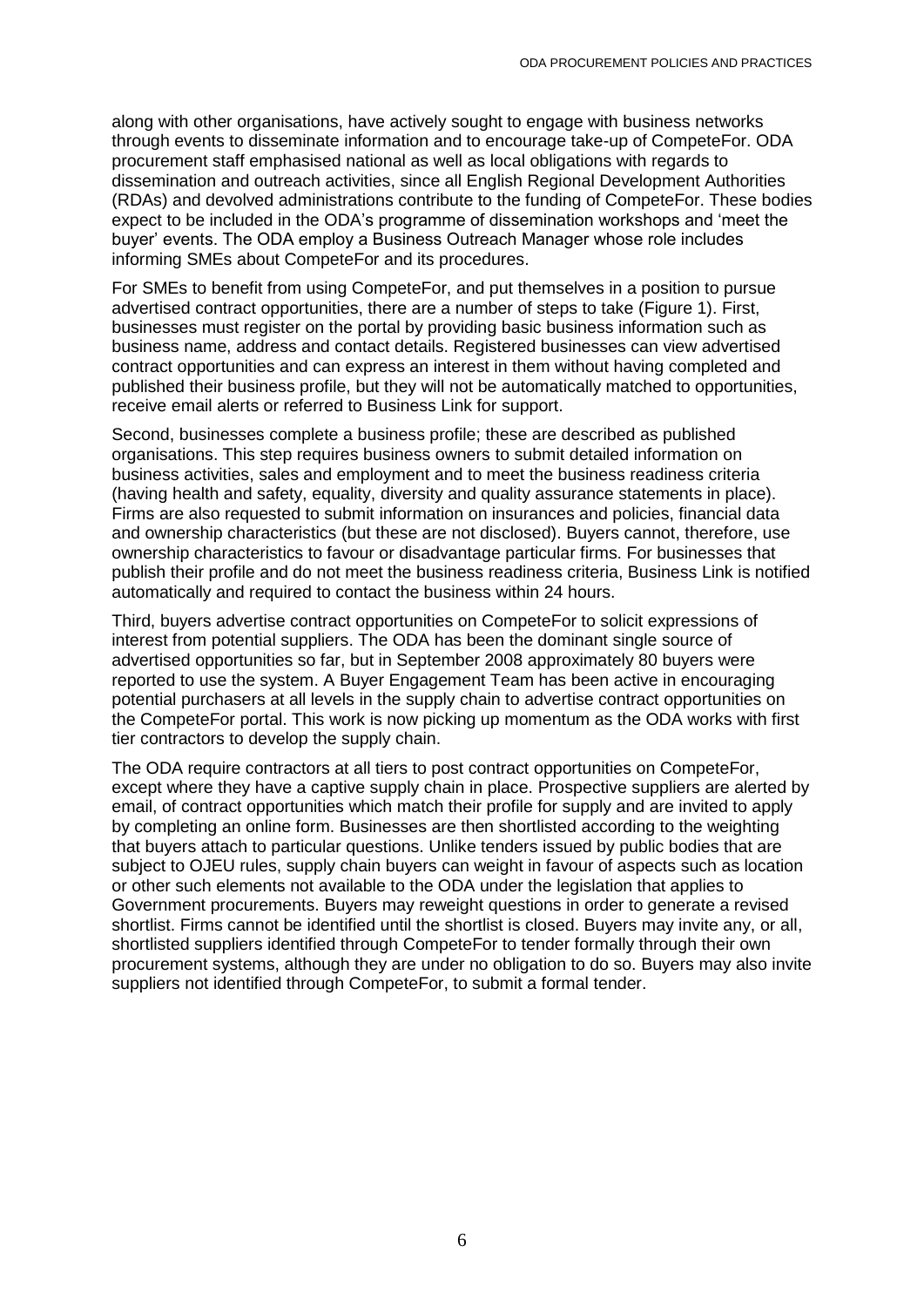# **Figure 1 Supplier and Buyer Processes**

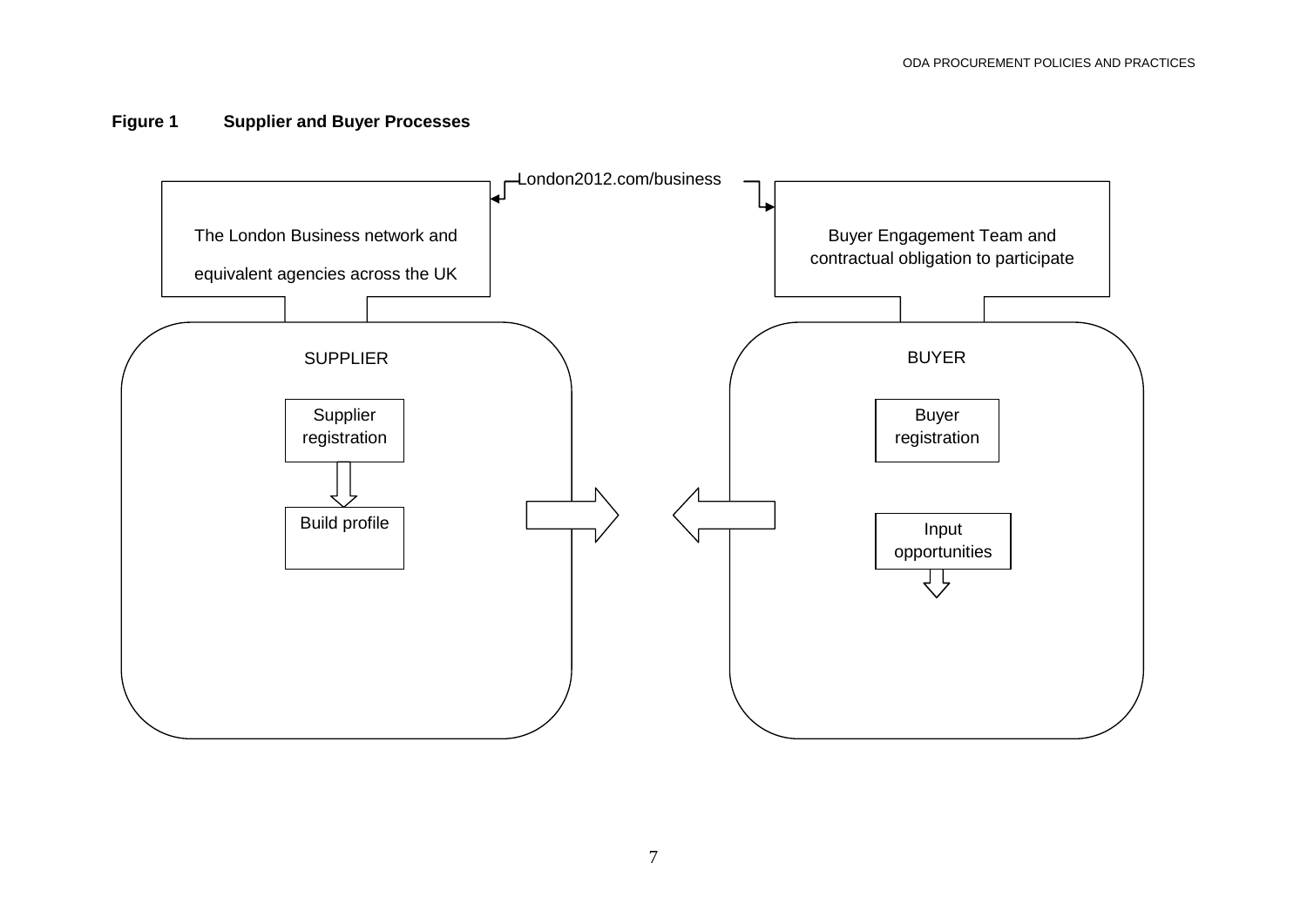The London 2012 business network [\(www.london2012.com/business\)](http://www.london2012.com/business) publishes the names of every first tier contractor. Firms seeking to supply these contractors may use this site to identify ODA contractors with a view to marketing their own goods and services to them. ODA staff report that prospective suppliers are encouraged to think more broadly than CompeteFor as a means of identifying contract opportunities and of seeking to influence buyers' contract specifications. This message is provided at ODA engagement meetings and in the ODA Supplier Guide (Olympic Delivery Authority, 2008), which is a document providing useful information to suppliers and contractors interested in opportunities. These include 'meet the buyer' events, enabling would-be suppliers to discuss product and service ideas with potential buyers.

## **CompeteFor Outcomes**

Table 1 shows that 32,964 companies had registered on CompeteFor by 19 September 2008.<sup>2</sup> Of these, 10,273 were located in London and 2,113 in one of the five Olympic boroughs. The London Development Agency (LDA) indicated that the aim was to have 30,000 London businesses registered by April 2009 and to have 40 per cent of those winning Olympic Games contracts. However, as of September 2008, less than half of the London firms registered have published profiles. The question of why so many registered firms are not published is unresolved. One view is that these firms are not serious about seeking contract opportunities. Alternatively, these firms may be those in most need of support, because by registering they may be keen to seek contract opportunities but have not placed themselves in a position to express an interest. The LDA is currently working with Business Link to discover why registered businesses do not complete their business profile, with a view to encouraging more firms to publish.

| Location              | No. of firms<br>registered | No. of firms<br>with profiles | $%$ of<br>registered<br>firms with<br>profiles | No. of<br>contracts<br>awarded to a<br><b>CompeteFor</b><br>short-listed<br>supplier |
|-----------------------|----------------------------|-------------------------------|------------------------------------------------|--------------------------------------------------------------------------------------|
| Greenwich             | 268                        | 123                           | 46                                             | $\mathbf 0$                                                                          |
| Hackney               | 486                        | 199                           | 41                                             | $\overline{7}$                                                                       |
| Newham                | 391                        | 166                           | 41                                             | 2                                                                                    |
| <b>Tower Hamlets</b>  | 658                        | 325                           | 49                                             |                                                                                      |
| <b>Waltham Forest</b> | 310                        | 128                           | 41                                             | 4                                                                                    |
| 5 Olympic boroughs    | 2113                       | 936                           | 44                                             | 14                                                                                   |
| London                | 10,273                     | 4553                          | 45                                             | No data                                                                              |
| Total                 | 32,964                     | No data                       | No data                                        | 54                                                                                   |

## **Table 1 CompeteFor, businesses registered: September 2008**

Source: LDA.

Notes: as at 19 September, 2008.

 $\frac{2}{\pi}$ This number is rising constantly. Data for 3 November, 2008 suggests 39,000 businesses have now registered.

<sup>&</sup>lt;sup>2</sup> Data missing for six businesses.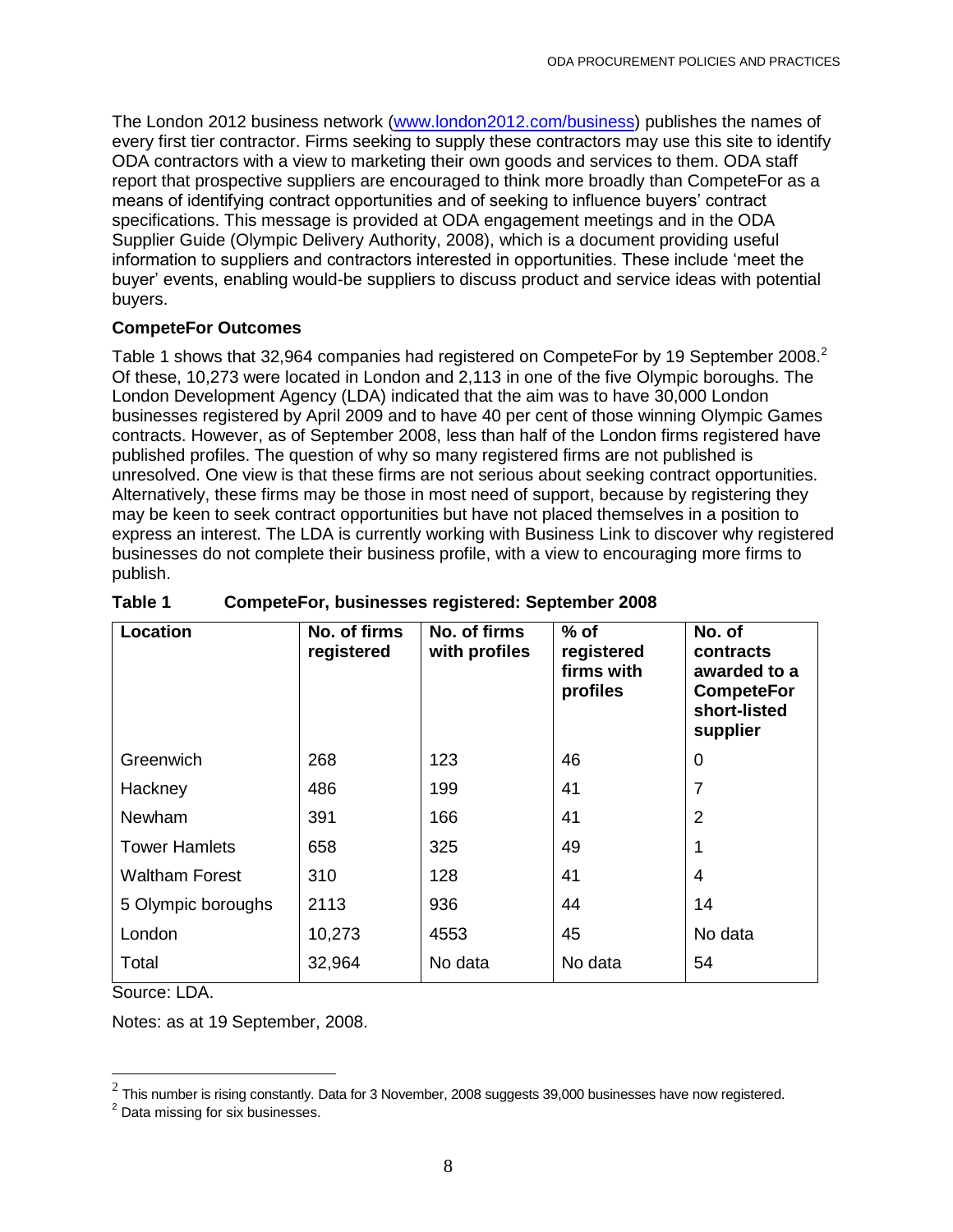As of September 2008, four small firms with fewer than 50 employees, in the five boroughs were reported to have won contracts as at 15 October 2008 – 18 in London as a whole and 38 in total. For medium-sized firms the figures are three businesses in the five host boroughs, nine in London, and 18 in total. $3i$ 

LDA have no targets for the number, or proportion, of contracts to be won by CompeteFor shortlisted suppliers. Up to July 2008, CompeteFor shortlisted suppliers won 67 of 135 ODA corporate procurements. The figure is depressed by the fact that some contracts were below the £3,000 threshold for competitive tendering<sup>4</sup> or above the OJEU threshold, and because supplier engagement was at a much earlier stage at that point. Larger contracts may be posted on CompeteFor to alert potential bidders, but must also be advertised through the OJEU in order to comply with EU Competition Policy rules.

Any firm registered on CompeteFor is able to access support from Business Link. Specialist assistance can be particularly important for small firms seeking contracts, as they often need help to comply with the documentation required to support a contract bid. This emphasises the importance of Business Link (and its partners) being able to attract clients from all sections of the SME community.

There is no fixed total number of contracts to be let by the ODA, because contracts may be bundled into more / fewer packages as procurement teams strive to achieve best value. ODA data shows that by the end of August 2008: 759 contracts had been let to first tier contractors; 54 per cent to micro firms or SMEs; 27 per cent to large firms; and the rest are either undisclosed or awaiting confirmation.

## **4. THE SME DIMENSION**

In this section, we report the experiences and views of small business owners and a range of intermediary organisations with regard to ODA procurement. Given the small sample sizes, we do not claim that the views presented are 'typical' or 'representative' of business owners or intermediaries in the capital, and generalisation to the broader groups from which these samples are drawn should only be undertaken with caution. The findings presented should be seen as indicative of the range of views held by both business owners and intermediary bodies beyond those studied here. In presenting the findings, the aim is to identify issues that those responsible for Olympic Games procurement may need to consider to improve access to contract opportunities for SMEs.

## **Views of Business Intermediaries**

## *Perception of Opportunities for Small Firms*

Intermediaries include business associations and public sector organisations involved in business support. Intermediaries reported a range of views of the 2012 Games as a source of possible opportunities for businesses in the target groups. Some were positive about the prospects for businesses, while others predicted negative outcomes as more likely. Several intermediaries acknowledged that small firms might benefit from being able to bid for contracts, but often qualified their comments by claiming that first, the number of opportunities might be limited; second, opportunities would be available to some kinds of small businesses, but not all; third, opportunities may arise from increased tourism and other activities in the period leading up to and during the Games, rather than from opportunities posted on CompeteFor; and, fourth, most opportunities would not come on-stream until much closer to 2012. Even those reporting

 $\overline{\phantom{a}}$ 

 $3$  Data missing for six businesses.

 $4$  Contracts below £3,000 require only a single quote.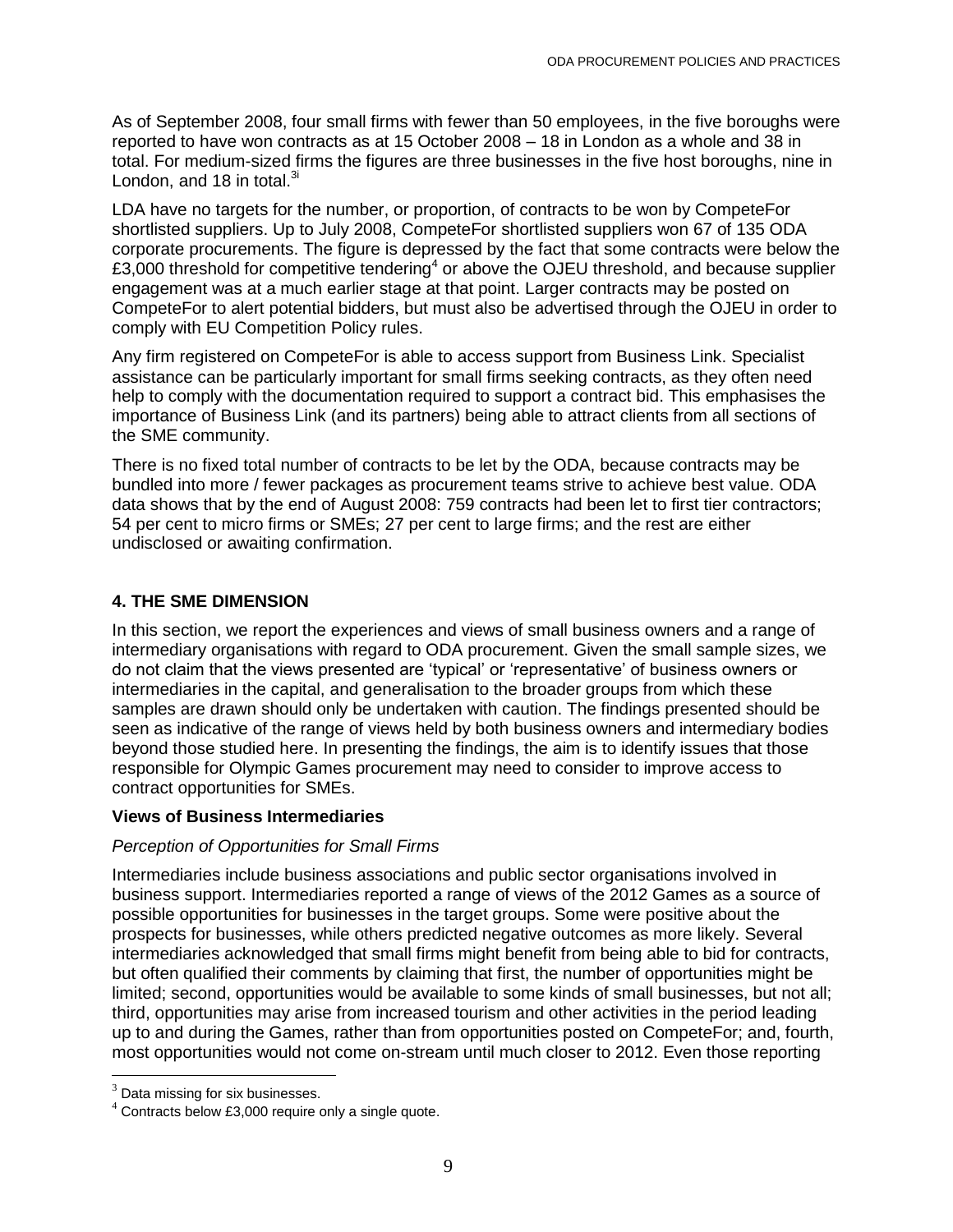possible benefits did not place too much weight on the Games. Several associations emphasised that the Games was only one source of potential opportunities for member / client businesses. Others emphasised possible opportunities arising from links with other public sector organisations – unconnected with the Games – and from other London developments.

Critical views with respect to possible business opportunities were more likely to be reported by organisations with no contact with London Business Network <sup>5</sup>or other bodies promoting supplier diversity, suggesting that exposure to the 'CompeteFor message' may mitigate some of these concerns. A number of respondents were concerned that the Games might generate negative outcomes for small businesses in the five boroughs. Some claimed to detect a 'Games effect' on local property rents and prices that might force local businesses to relocate out of the borough or worse, to close (see also New Economics Foundation, 2008). To the extent that such consequences do occur, the prospects for many local businesses might be worse rather than better as a result of London being the host city. Rather than providing a boost to local firms, the Games might simply lead to their displacement by large retailers and other corporates who are able to pay the inflated rents.

### *Perceived Barriers to Participation by Small Firms*

l

Intermediaries identified a number of possible barriers to small businesses being able to win Olympic Games-related contracts. First, they recognised that small firms might not be suitable for such contracts. Many operate in sectors for which there will be few, if any, contracts for example, hotels, bars and restaurants. Furthermore, many SMEs simply lack the capacity to win and deliver Games-related contracts. Clearly, this relates to the size of contracts, but without proper preparation and business support, many SMEs, they argue, are engaging in wishful thinking to believe they can win contracts. 'Fledgling' businesses lacking three years trading history are unlikely to win contracts, because a track record of successful delivery is a key factor influencing purchasers' choice of suppliers. New businesses will need to join consortia if they are to overcome this hurdle. Participation in procurement events might enhance firms' capacities to tender for public contracts, although time constraints might prevent them from taking part.

Turning to barriers external to the business, intermediaries made a number of points. First, there was recognition that many contracts, particularly for infrastructure projects, are simply too large for small businesses to take on. Respondents acknowledged that if there are to be opportunities for small firms, these are likely to materialise closer to 2012 at lower tiers in the supply chain. Second, several respondents were wary of claims that opportunities would be abundant even at lower levels of the supply chain because larger contractors already had captive supply chains in place. SMEs may find it difficult to secure opportunities even at the sixth and seventh tiers unless they are already known to contractors. Under pressure to deliver on time and within budget, contractors, even at lower tiers, are likely to turn to existing suppliers.

Third, CompeteFor registration and expressing interest in specific contract opportunities were perceived as possible barriers to small firms. There was concern that the very short period permitted to those wishing to express an interest (sometimes as short as a couple of days) might exclude many SMEs, because their limited internal resources might prevent them from submitting an expression of interest.

At the time fieldwork was undertaken, very few intermediaries knew of contract winners or firms that had unsuccessfully sought contract opportunities through CompeteFor. The number of firms

<sup>&</sup>lt;sup>5</sup> London Business Network was established in 2006 to engage London's business community in the lead up to 2012, Its is a joint initiative of London First, the London Chamber of Commerce and the Confederation of Britsih Industry (CBI) London and supported by the LDA.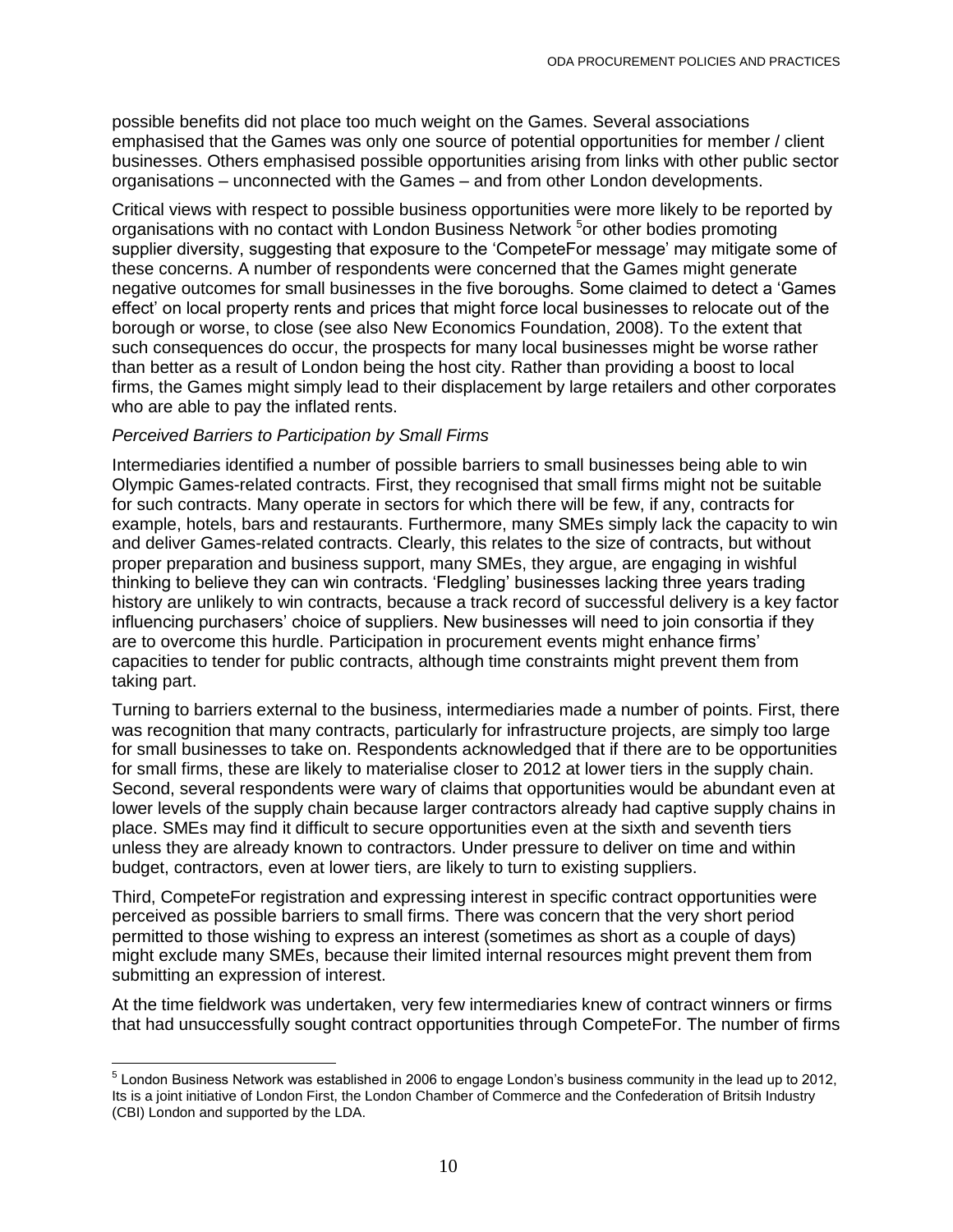known to be aspiring to win contracts was higher, but many of these could not genuinely be described as actively pursuing Games-related contracts; rather, they were considering whether to seek such opportunities.

### **Views of Small Business Owners**

A sample of small enterprises was constructed to investigate the views and experiences of small business owners with regard to Olympic Games opportunities. The sample consisted of 31 small business owners, including 6 contract winners; 4 unsuccessful contract seekers and 21 aspirers i.e. those considering seeking contracts but who have not yet done so. Data was obtained in individual interviews (face-to-face and telephone) and in a focus group held with women-owned businesses. Businesses were recruited to the sample through the ODA, business intermediaries, and from procurement events held in London.

### *Contract winners*

 $\overline{\phantom{a}}$ 

Six contract winners were interviewed in a range of business activities, including events production, training, consultancy, translation services and water supply services. Businesses employed between 2 and 12 full-time staff and five of the six reported using outside contractors when needed. The contracts won varied from £3-25,000 in value. None of the contract winners were located in the five host boroughs. Five were based in Greater London with one in Scotland.

Importantly, all six contract winners had previously won public sector contracts. This highlights the importance to purchasers of prior experience in working for public sector organisations. Two respondents reported undertaking previous subcontract work for the ODA and this encouraged them to seek further contracts. For those winning a contract for the first time, the ODA contract was perceived as good for the business. Contract winners drew upon existing links with business / trade associations as a means of finding out about contract opportunities. Several had attended procurement events and were aware of the statutory requirements placed on suppliers. Respondents stressed the need to keep up-to-date by accessing web portals regularly. Owners reported using three: CompeteFor, Supply2Gov and BiP Solutions.

All six contract winners were aware of CompeteFor and all but one was registered. Two were registered on Supply2Gov and two on BiP. Four found out about ODA contracts through CompeteFor and two also found out about them through Supply2Gov. Two felt that the CompeteFor portal was an efficient way for them to find out about public sector contracts, via the email alert service. The business not registered on CompeteFor found out about the ODA contract through a BiP email alert. Only one business did not discover the contract opportunity they ultimately won via CompeteFor. The business had worked for the LDA previously and was invited to bid for the ODA contract along with two other businesses.

Prior experience of bidding for public sector contracts gave respondents an advantage when seeking to win ODA contracts. All were comfortable using CompeteFor, although previous research suggests small firms experience this as a barrier to seeking public sector contracts.<sup>6</sup>

*I found it pretty straightforward; it didn't take long. That was partly because I had already gone through it all with BiP self-accreditation ... I think the whole area of bidding for contracts<sup>7</sup> is actually quite a complex one. We've been successful in a* 

 $<sup>6</sup>$  Supplier Adoption and Economic Development Newham's Kick-Start Model for Supplier Adoption.</sup>

 $^7$  This is the language used by the respondent. Strictly speaking, firms do not bid or tender for contracts on CompeteFor; they merely express an interest in particular contract opportunities. This raises the broader issue of the language used by procurement professionals and that used by business owners and others. It is not obvious that business owners are able to speak the same language as procurement professionals and, therefore, more effort might be required to ensure they understand the particular meanings given to words such as 'express an opportunity',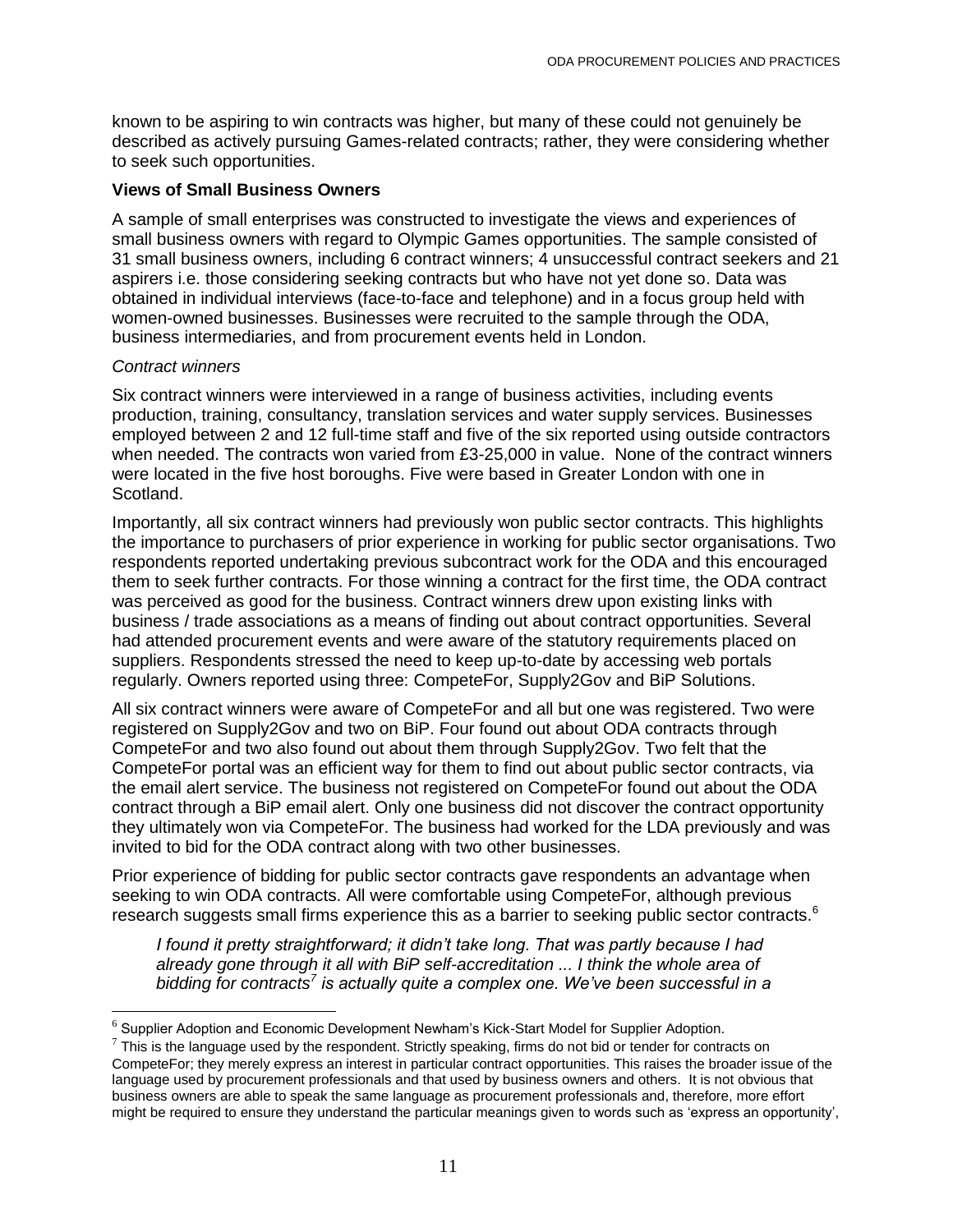*high level of bids that we've gone for. Being small, obviously people look at our turnover and you sometimes feel that might be a disadvantage ... But, having said that, we've done pre-qualifications for lots of people successfully.* (Contract winner 1)

Business owners also remarked on the convenience for small firms provided by the CompeteFor portal:

*The initial process for everyone is it looks a bit challenging, but after you feel your way around I think it's a wonderful idea... it's one place, one stop. It makes life much easier for small businesses to compete with large organisations. Large organisations have a full-time staff member to look for tenders, but if you are a small business, then you don't have that luxury.* (Contract winner 2)

Another potential barrier for small firms seeking public sector contracts is the need to comply with a raft of statutory requirements such as having particular policies and documents in place (equality, health and safety, environmental sustainability, and quality control) (Smallbone et al. 2007). All contract winners reported such policies as a consequence of prior bids for public sector contracts. This experience undoubtedly enabled these businesses to seek, and to win, ODA contracts.

*Having done all the information once, it's all there and easy for us to copy and paste. So we don't always have to re-do it. We have set up this system where a different member of my board takes responsibility for a different topic and we review them every year. At the moment, we are just going through a completely new health and safety policy.* (Contract winner 1)

But even contract winners were occasionally critical of CompeteFor. Several reported that contract details were poorly specified.

The main issue that emerged regarding the operation of ODA contracts refers to the level of detailed contract information available. At least three contract winners reported a lack of information from the client both during the process of responding to, and securing a contract, and in the early stages of contract work. Whilst this caused concern for contract winners, it also provided an opportunity for them to deploy their own expertise, to advise clients on the best way to achieve their goals.

#### *Businesses unsuccessful in seeking contract opportunities*

All four firms in this group found out about contract opportunities through the CompeteFor website. Most were complimentary about CompeteFor, reporting it as easy to use, presenting no difficulties to register or to complete a business profile. Businesses reported that contract opportunities are advertised at short notice but once in possession of the required information, the process reportedly took little time. One owner was very optimistic about CompeteFor reporting the system was created specifically for SMEs. At the same time, he feared that many large contractors to the ODA already have their small suppliers in place and will not choose local businesses.

Unsuccessful seekers of contract opportunities reported a number of concerns regarding the CompeteFor process. First, three of the four reported that contract opportunities were vague in terms of suppliers' obligations. Lack of information might encourage unrealistic expectations on the part of those firms considering expressing an interest. They may seek contracts they cannot deliver or conversely, ignore contracts on which they could deliver.

 $\overline{a}$ 'bid' and 'tender'. Given what some respondents reported, it seems clear they do not always attribute the same meanings to these terms as do professional procurers.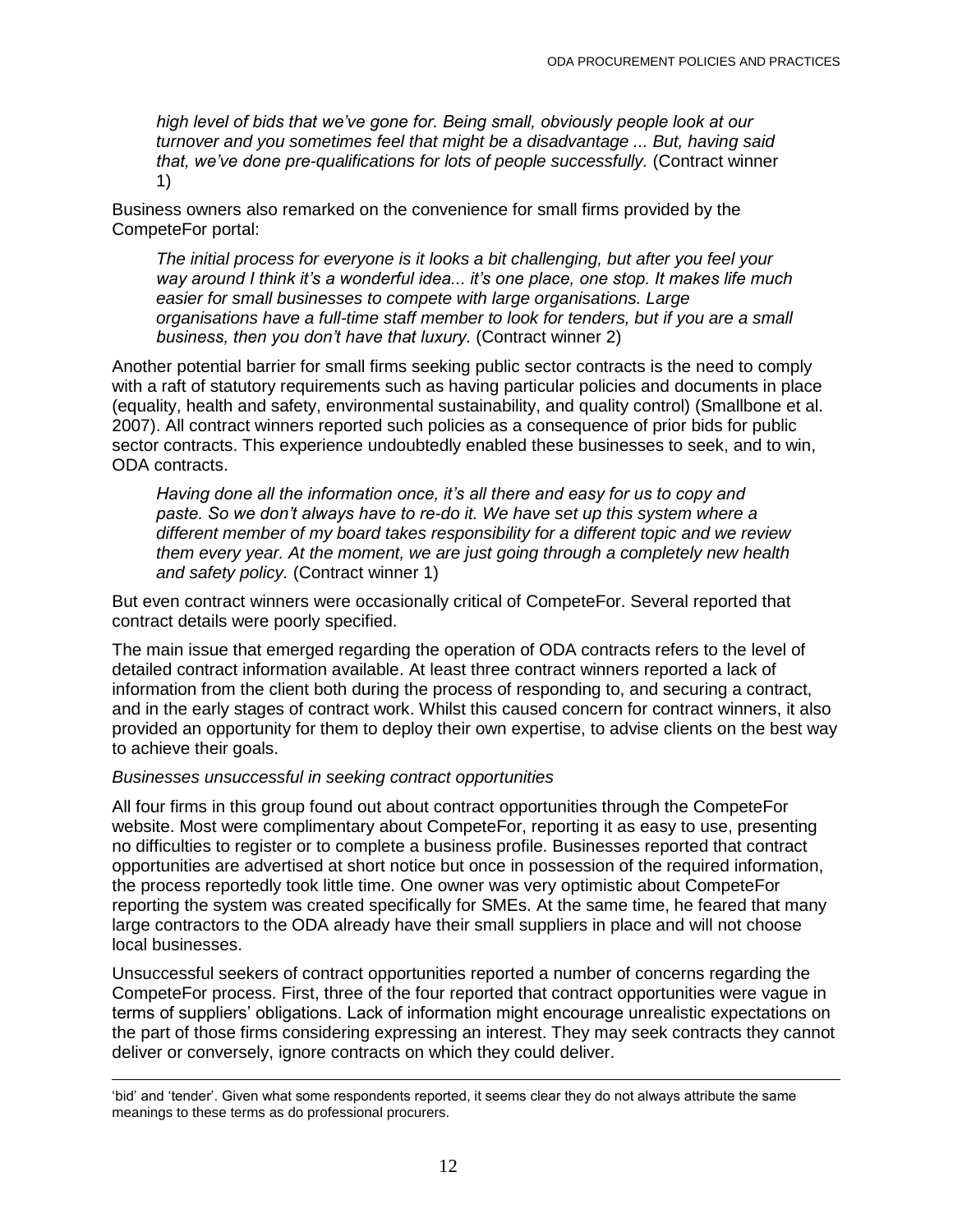*Another problem was that we had to provide information on the number of staff we could allocate each month to [delivering the product]<sup>8</sup> although they hadn't specified how many [products] a month they needed. They had only mentioned up to 25 and I found this information to be quite confusing.* (Unsuccessful firm 1)

Second, firms that had not been successful in getting shortlisted perceived the online form as inadequate to allow them to market their businesses effectively. CompeteFor allows those seeking contract opportunities to answer a number of questions, to describe themselves using a free text section, and to upload three images to represent their businesses – although ODA staff report that many suppliers choose not to complete this section. Two owners considered the form, consisting mainly of questions requiring 'yes' and 'no' answers, to be constraining their capacity to represent their business activities accurately.

Third, the lack of feedback to firms not shortlisted on CompeteFor was a further concern. Firms in this group indicated that although they are informed of their score, they are not notified of the reasons for it. CompeteFor has not been set up to provide feedback but this limits business owners' ability to learn from the experience and to develop their capabilities. Failure provides no foundation for improving future responses to contract opportunities.

Unsuccessful seekers of contract opportunities reported a number of reasons why they believed they had not been shortlisted on CompeteFor. Not surprisingly, owners considered business size and / or experience as decisive influences on outcomes. To overcome the perceived disadvantages of smallness, a number of owners reported considering joining forces with larger, more established, businesses offering complementary products and services, in order to submit better applications. Respondents identified potential partners through prior working and contacts established at events. Despite a lack of success so far, all four firms that unsuccessfully sought contract opportunities indicated they would pursue future opportunities on CompeteFor. This suggests that firms have not been deterred despite a lack of success so far.

#### *Aspirers*

 $\overline{\phantom{a}}$ 

'Aspirers' comprise those actively taking steps to access Olympics Games contracts through to those considering whether Games contracts are worth pursuing. Twenty one aspirers were interviewed. This number includes 16 business owners and a further five respondents (all women) in the pre-start, planning phase of their businesses. Most business owners were located in the five host boroughs, as were the five pre-starts.

Aspirers believe they will benefit by seeking contracts through CompeteFor but primarily perceive themselves as likely to benefit through increased demand for their products or services. The huge publicity surrounding the Games, together with the favourable location of these businesses, has definitely increased respondents' expectations.

Procurement events have led many business owners to believe it is easier to win ODA contracts than other public sector work. Others conversely, prefer to direct their efforts elsewhere and not expect too much from the Games, either because they believe other firms will be focusing on the Games (Aspirer 5) or because their products are not likely to be sought by the ODA or their contractors.

Aspirers typically know what CompeteFor is designed to achieve, are registered, have completed a business profile and receive contract email alerts automatically. Many heard about CompeteFor through attendance at procurement events. One respondent described the ODA as:

 $8$  Bracketed text inserted by the authors to render remarks intelligible.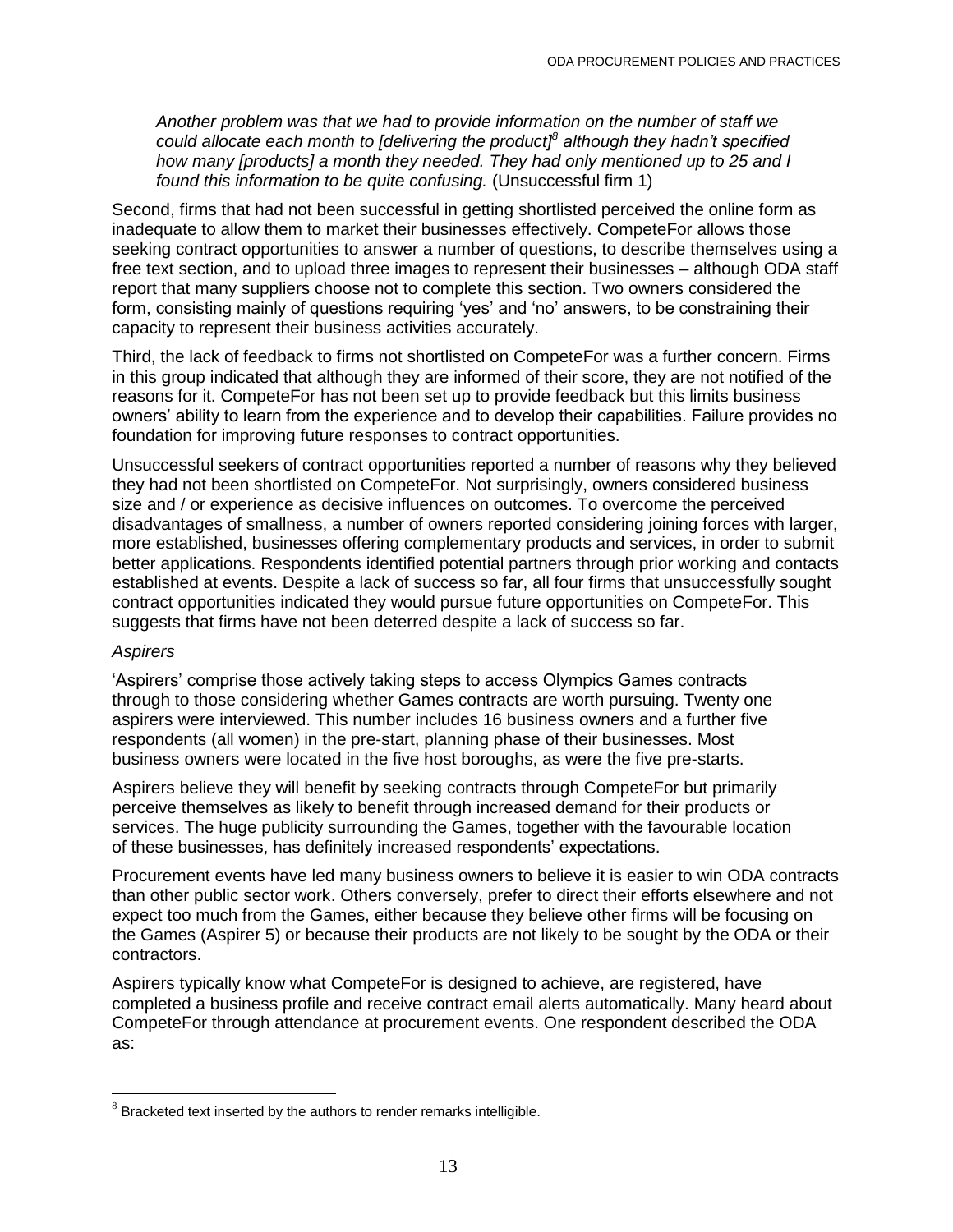*… an organisation that comes to us rather than us having to go to them. ODA is very good in engaging with the community. I do not think other organisations have done the same*. (Aspirer 10)

Other aspirers however, were unaware of CompeteFor, or were critical of its operation. The majority of women focus group participants were not well informed regarding CompeteFor due to being pre-starts or lacking experience of applying for UK Government contracts. Although most aspirers considered CompeteFor processes as being relatively easy, some reported problems. Contracts were perceived as too large for small firms to apply for, with suitable opportunities only becoming available at lower tiers in the supply chain, and possibly not until 2010.

Aspirers reported public procurement events as useful in providing basic information about the CompeteFor website and becoming fit to supply. Many owners see this as a simple process of putting the required policies in place; policy templates can be obtained from business support bodies and from the Internet. But, other factors are also important such as business probity, skills and experience, and working style. Some aspirers had attended up to ten procurement events, often with the primary aim of networking with potential buyers and suppliers. Networking was considered one of the crucial ways to survive and thrive in business.

Some aspirers thought that support providers had an important role to play in increasing the confidence of small business owners to enter the public procurement process. One suggestion was that events might be redesigned to address the different needs of businesses with widely varying experience of involvement in public procurement processes. Most appear to focus on those lacking any prior knowledge of such processes. Third, a lack of awareness of the existing support available, on the part of some companies, is a concern since Business Link assistance is available to firms registered on CompeteFor, to help them become 'supplier ready'.

As with firms that had unsuccessfully sought contract opportunities, there was some scepticism among aspirers that central Government was serious about enabling public sector organisations and their main contractors to engage small businesses as suppliers. Aspirers feel that central Government is letting them down despite generating large expectations. A number of aspirers believe that central Government should demonstrate greater resolve to enable small local businesses to secure Olympic Games contracts. Smallness should not prevent firms from winning contracts. If businesses have a track record of successful delivery, they should not be dismissed just because of their size (Aspirer 5). Some aspirers maintained that Central Government could make subcontracting to small suppliers a condition of contracts with first tier contractors.

To overcome the size constraint, a number of aspirers were considering forming partnerships with larger, more established businesses. Respondents stressed the importance of networking at 'meet the buyer' or other events as a means of becoming visible to large organisations and meeting potential small business partners.

## **5. CONCLUSIONS AND POLICY IMPLICATIONS**

The study on which this paper is based sought to establish an initial baseline with respect to whether the ODA's procurement policies and practices are benefiting SMEs. The research suggested that in a UK context the ODA's policies and practices constitute a significant attempt to increase supplier diversity, within the constraints of existing regulations and regulatory requirements. This includes the CompeteFor Website, which the ODA is contributing to with the LDA and other partners. At the same time, the research indicates that most Olympic Games business opportunities for small firms lie closer to 2012 than to 2008. The process of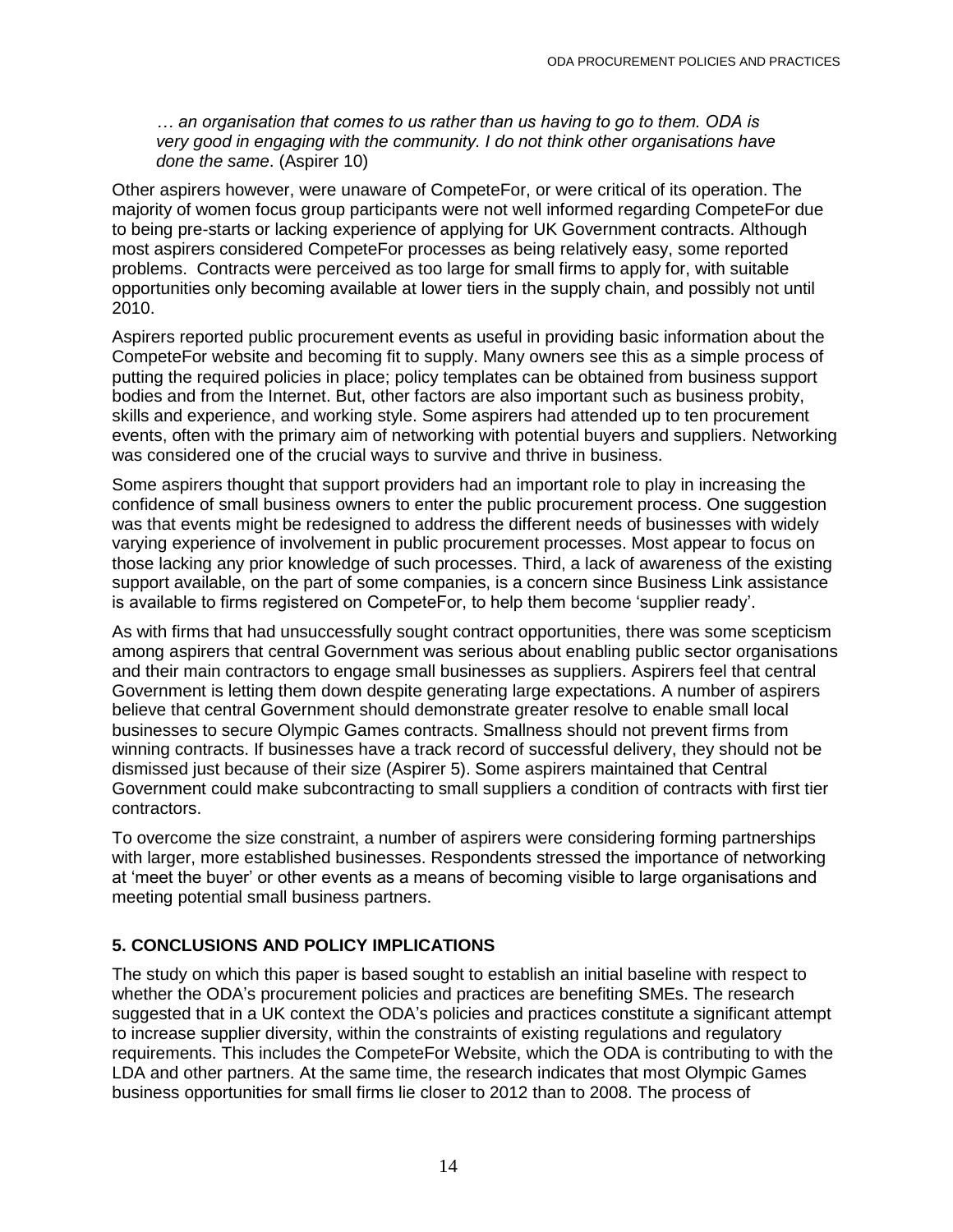procurement for the Games is still at an early stage and first tier construction contracts are too large to be suitable for most SMEs. As a result, few SMEs have won contracts so far. Most opportunities for SMEs from construction projects lie either further down the supply chain as contracts cascade through the tiers over time, or in meeting the ODA's corporate procurement needs.

The ODA's regulatory obligations under UK and EU law inhibit action to favour businesses on the basis of their size or indeed any other characteristic. The ODA must select contractors on best value grounds in a fair manner, which means that no favour can be shown towards suppliers on grounds of size, location or other characteristics. However, there may be opportunities to influence the choice of supplier with lower value contracts, particularly where proximity may be necessary for a contract to be delivered effectively.

In this context, implementing supplier diversity is challenging for the ODA, for a number of reasons. First, the ODA must balance a range of competing pressures alongside achieving a diverse supplier base, the most prominent being value for money and delivering venues and infrastructure in time for the Games. Contract awards will always seek to minimise the risk of non-completion within the permitted timeframe, which will tend to favour contractors with captive supply chains. In addition, many small firms lack the internal capacity, trading history and required policies and documents to win ODA contracts. Thus, whilst any company can express an interest in any opportunity, whether they are then invited to tender for that opportunity depends on their supply capability and capacity to deliver. The CompeteFor website is the main vehicle for linking SMEs with Olympic Games-related business opportunities. The operation of CompeteFor in practice has an important influence on whether ODA procurement will benefit SMEs. The CompeteFor model relies on enabling and encouraging registration and access to contract opportunities by all types and sizes of firm. It is assumed that raising participation by SMEs will translate into an increased number of responses to contract opportunities and ultimately contract awards. However, on its own, this approach might not suffice to generate a proportionate number of contract seekers and winners among SMEs It is too early to comment on the effectiveness and overall impact of CompeteFor in relation to increasing supplier diversity.

Access to Business Link support is a positive feature of CompeteFor. Many businesses that are potentially capable of delivering on contract opportunities advertised on CompeteFor, are either unable to complete a business profile in order to put themselves in a position to apply or alternatively, lack the policy statements and/or documents required. Business Link can play an important role in enabling such firms to complete a profile and to put the required policies and/or documents in place. Without such support, many businesses that are close to being fit to supply might be unable to respond effectively to CompeteFor contract opportunities.

Business awareness of Olympic Games opportunities is growing. Businesses aspiring to win supply contracts have had their expectations raised as a result of publicity surrounding the Games and the dissemination activities of important organisations including the ODA and the London Business Network. Whilst the active promotion of business opportunities is to be encouraged, there is a risk that business expectations might be raised to a level that cannot be fulfilled. Many SMEs are simply not in a position to win contracts, because they are engaged in activities that are not relevant to the Games; and/or lack the capacity to deliver; and/or do not have the required policies or trading history. Whilst encouraging firms of all sizes to register on CompeteFor is to be encouraged, it is important not to raise expectations beyond what might be reasonably fulfilled.

SME contract winners interviewed as part of this project have previous experience in tendering successfully with public sector organisations. Although difficult to find, all SME contract winners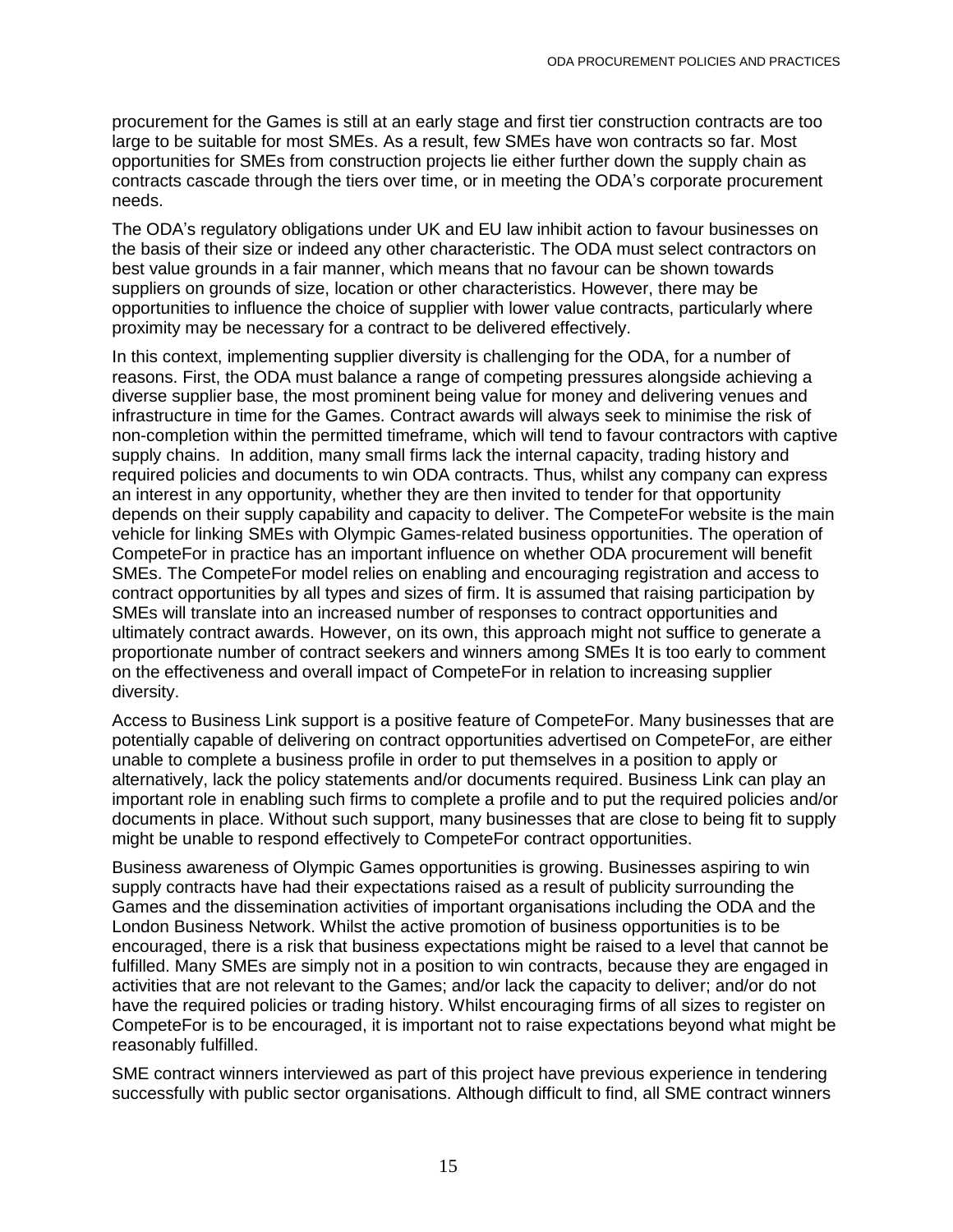interviewed had successful experience of bidding for public contracts. This emphasises the potential benefits of SME owners investing time in understanding and meeting the procurement requirements of public sector bodies, as well as business support agencies assisting this process. It also draws attention to public authorities across the board making their procurement practices 'SME user friendly', following good practice experience.

#### **Implications for Public Procurement Policy**

Analysis of the procurement policies and practices of a major public body has implications for the wider procurement policy agenda. These include:

- (i) **The policy drivers to achieve supplier diversity appear weak in the context of conflicting policy priorities**. Public procurement is undoubtedly a potentially powerful economic development tool, if it can be opened up to greater involvement by SMEs. However, our analysis suggests that the ODA lacks sufficient powers to achieve a high level of supplier diversity given the competing pressures placed upon it. The ODA has public duties to emphasise 'best value', which in the context of the 2012 Games means high quality goods and services delivered on budget and on time. In terms of the wider procurement agenda, clearer guidance from central Government about competing priorities would be helpful. A consistent message is required to be promoted by Government and all public bodies about their expectations with respect to equality and diversity policies and practices throughout their supply chains. This will help to avoid SMEs finding positive experiences with one public body being matched by negative experiences with others.
- (ii) **Supply chains for public bodies predominantly involve contracts between private companies.** On the one hand, this may be seen as an opportunity as supply chain contracts are not subject to OJEU rules, but on the other hand, public bodies lack 'teeth' to implement supplier diversity at lower levels in the supply chain. From the standpoint of the wider procurement agenda, it may be argued that public bodies such as the ODA lack sufficient powers to achieve their supplier diversity goals. The ODA can compel first tier contractors to advertise contract opportunities on CompeteFor, and encourage this throughout the supply chain, unless a captive supply chain is in place. However, the ODA cannot influence how contractors package their contracts or, in the vast majority of cases, whom they select as suppliers (although they have an ultimate right of veto). Given the rules that the ODA operate under, there are strong limits to their capacity to increase supplier diversity. In practice, the ODA's direct influence appears to be mainly limited to its own corporate procurement (where contract values are lower) and to the encouragement of first tier contractors.
- **(iii) CompeteFor is a novel and superior system compared with public sector procurement models in the UK but improvements could be made.** Continued efforts are required to publicise CompeteFor aims and procedures in order to increase awareness among SME owners. Where possible, buyers should provide appropriate feedback to notify unsuccessful firms of the reasons for not being shortlisted in relation to particular contract opportunities. There would appear to be scope for Business Link to co-operate with ODA staff in providing feedback to such firms.

The CompeteFor model is anticipated to be used as the mechanism for all public sector procurement beyond 2012. For CompeteFor to be able to develop this wider role beyond 2012 there is a need to establish legitimacy with a broader business constituency, including SMEs. In the context of a Government aspiration to ensure small businesses secure 30 per cent of public sector contracts, continued action to ensure a high level of small business participation in the period leading up to the Games is essential. Second,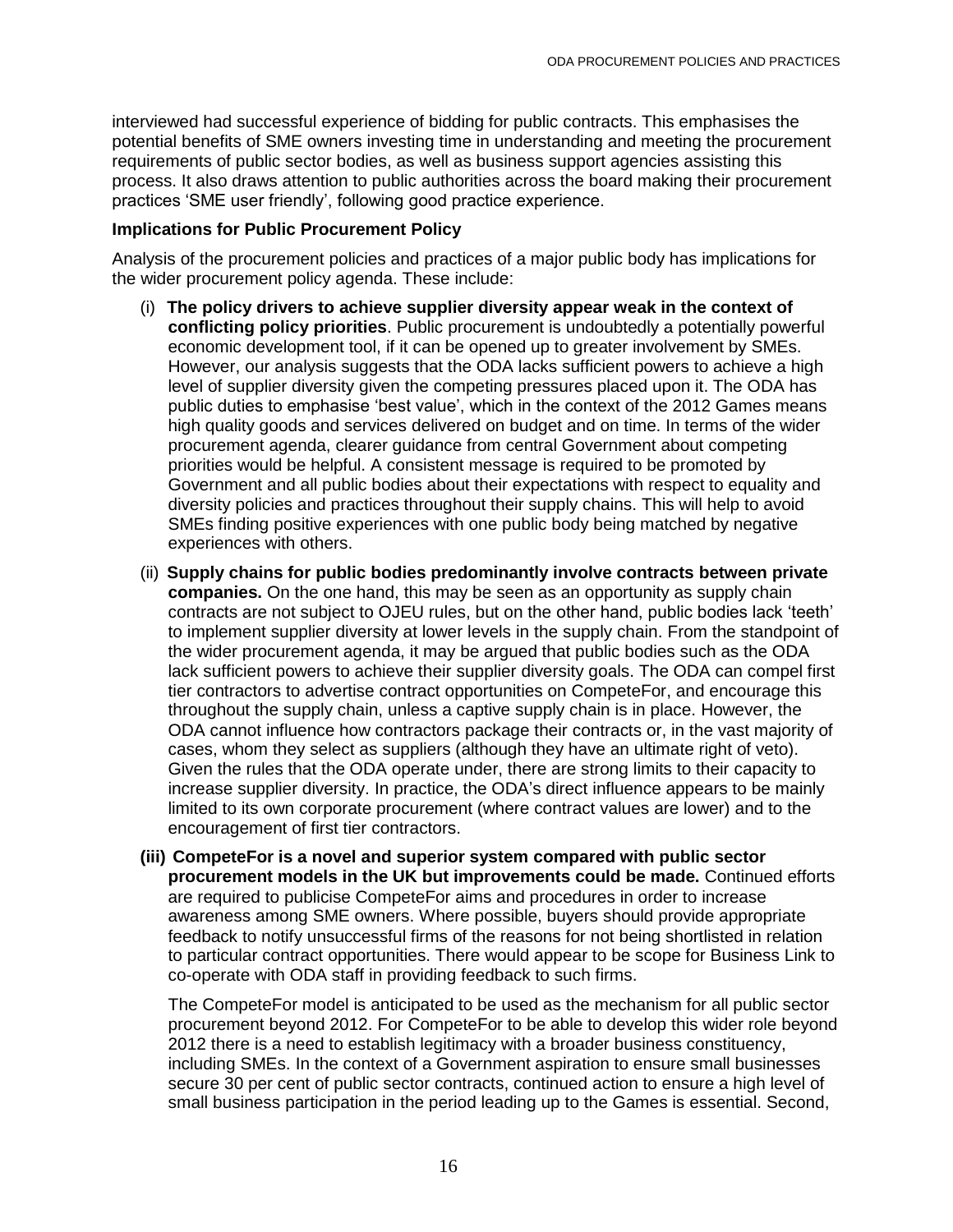encouraging CompeteFor registration might create a business base who are 'fit to compete' for contracts for which they might otherwise have been unable or unwilling to pursue. However, it might require considerable effort to sustain the interest of firms that have been unsuccessful in seeking contracts.

- (iv) **Business support organisations can make an important contribution to supplier diversity.** Support organisations can contribute to higher levels of supplier diversity in various ways: first, by playing a role in raising business awareness of CompeteFor (its procedures and contract opportunities) and by hosting dissemination events; second, by providing support to firms registered on CompeteFor, or by enabling other support providers to reach them; third, by providing information on members / clients' businesses and products to enable buyers to identify potential suppliers; and fourth, by assisting SMEs to access purchasing organisations' networks through 'meet the buyer' and similar events.
- (v) **Effective monitoring of supplier diversity is essential at all levels of the supply chain**. However, in practice, the ODA are likely to find monitoring of supplier diversity a complex and resource-intensive task to undertake effectively at lower tiers in the supply chain. The ODA are reliant on contractors at tier one and below to monitor contract outcomes and to supply the data to the ODA. While it might be possible to obtain good quality data from the first tier contractors with whom the ODA deal with directly, their influence on contractors might be expected to diminish at lower levels of the supply chain. Subcontractors lower down the supply chain may feel less motivated to pursue supplier diversity objectives consistent with the ODA's requirements and consequently, less keen to maintain information on contract awards to their own suppliers.
- (vi) **Stronger promotion is required of the mechanisms available to enable innovative SMEs to present novel product / service ideas to potential buyers where no contract opportunity exists on CompeteFor.** Currently, CompeteFor only enables suppliers of innovative products to become involved if buyers have posted a particular contract opportunity on the portal. Innovative business ideas might never see the light of day on CompeteFor because no buyer has ever thought of them. Although opportunities currently exist through the ODA's Industry Days and meet the buyer events, the research suggests these opportunities are not widely known among the local small business community.

## **References**

- Bates, T. (2001) 'Minority business access to mainstream markets', Journal of Urban Affairs, 23, 1, 41-56.
- Better Regulation Task Force and Small Business Council (2003) Government, Supporter and Customer,

<http://archive.cabinetoffice.gov.uk/brc/upload/assets/www.brc.gov.uk/smeprocurement.pdf>

British Private Equity and Venture Capital Association/Fresh Minds/Federation of Small Businesses/Confederation of British Industry (BVCA/FM/FSB/CBI) (2008) Evaluating SME Experiences of Government Procurement, a report by Fresh Minds for the Scorecard Working Party, available at<http://www.bvca.co.uk/>

Department of Business, Enterprise and Regulatory Reform (2008) 'London 2012 Calling - Business Opportunities on Offer Worth £6bn', news release, 30 September, [http://nds.coi.gov.uk/environment/fullDetail.asp?ReleaseID=380145&NewsAreaID=2&Navigate](http://nds.coi.gov.uk/environment/fullDetail.asp?ReleaseID=380145&NewsAreaID=2&NavigatedFromDepartment=True) [dFromDepartment=True](http://nds.coi.gov.uk/environment/fullDetail.asp?ReleaseID=380145&NewsAreaID=2&NavigatedFromDepartment=True)